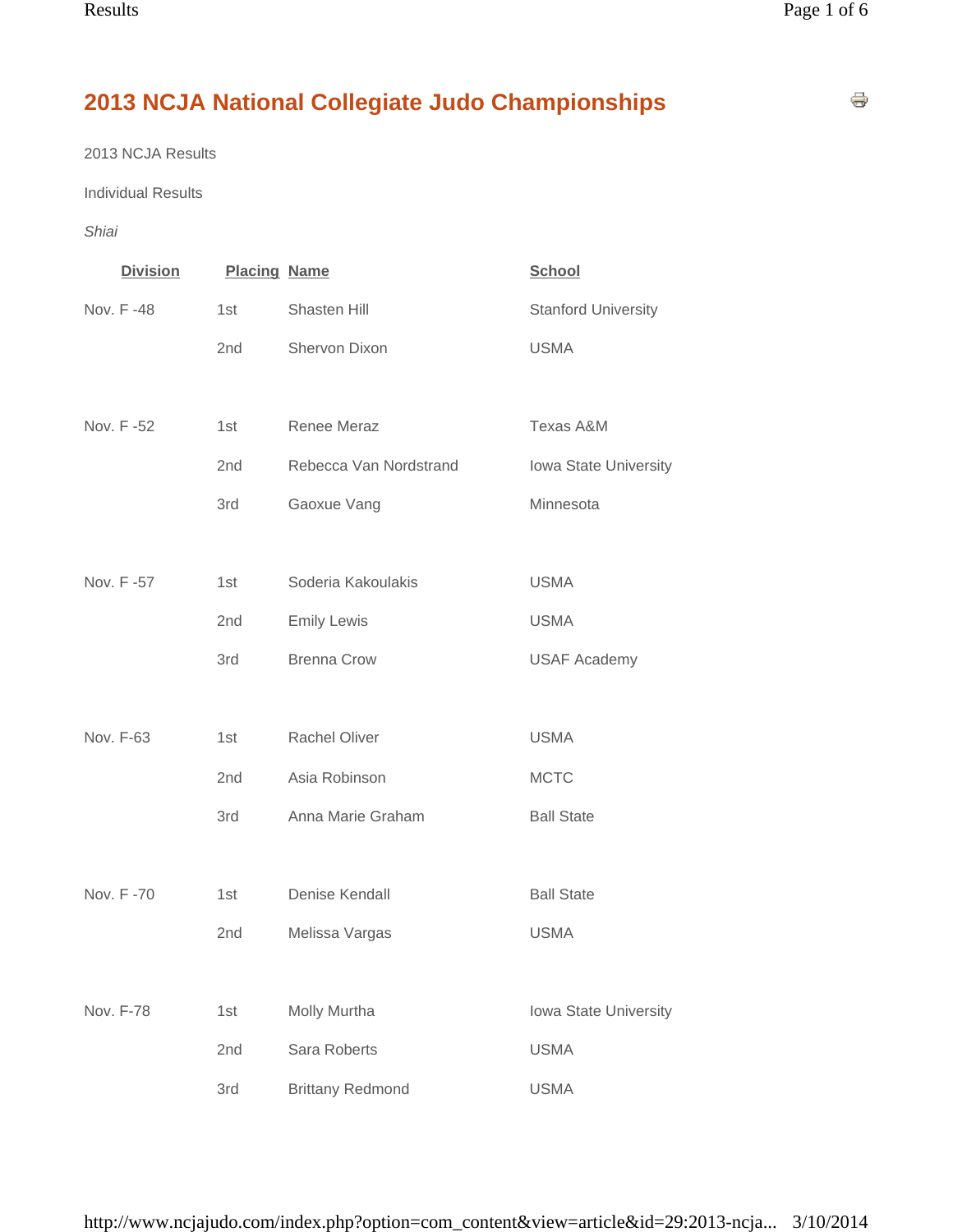| Nov. F +78  | 1st | Anna Tamayo          | Fresno City College        |
|-------------|-----|----------------------|----------------------------|
|             | 2nd | Denise Kendall       | <b>Ball State</b>          |
|             |     |                      |                            |
| Nov. M -60  | 1st | <b>Peter Stanley</b> | <b>USMA</b>                |
|             | 2nd | Jacob Imming         | Iowa State University      |
|             |     |                      |                            |
| Nov. M -66  | 1st | Anthony Dao          | <b>Stanford University</b> |
|             | 2nd | <b>Chase Snow</b>    | <b>USMA</b>                |
|             | 3rd | Josh Sablan          | Iowa State University      |
|             |     |                      |                            |
| Nov. M -73  | 1st | Kyle Underwood       | <b>USMA</b>                |
|             | 2nd | Josh Pennell         | <b>USMA</b>                |
|             | 3rd | <b>Tim Ditrich</b>   | Iowa State University      |
|             |     |                      |                            |
| Nov. M -81  | 1st | <b>Steve Miller</b>  | Iowa State University      |
|             | 2nd | Jeremy Mccaslin      | Texas A&M                  |
|             | 3rd | Pattrick Hogan       | <b>USMA</b>                |
|             |     |                      |                            |
| Nov. M -90  | 1st | Anthony Sciuva       | <b>USMA</b>                |
|             | 2nd | Ryan Wenzel          | Texas A&M                  |
|             | 3rd | Eugene Lefebrve      | <b>USAF Academy</b>        |
|             |     |                      |                            |
| Nov. M-100  | 1st | Ben Perna            | Iowa State University      |
|             | 2nd | Debraj Mookerjee     | <b>USMA</b>                |
|             | 3rd | Justin Archambo      | <b>SE Missuri State</b>    |
|             |     |                      |                            |
| Nov. M +100 | 1st | Richard Mendoza      | <b>USMA</b>                |

http://www.ncjajudo.com/index.php?option=com\_content&view=article&id=29:2013-ncja... 3/10/2014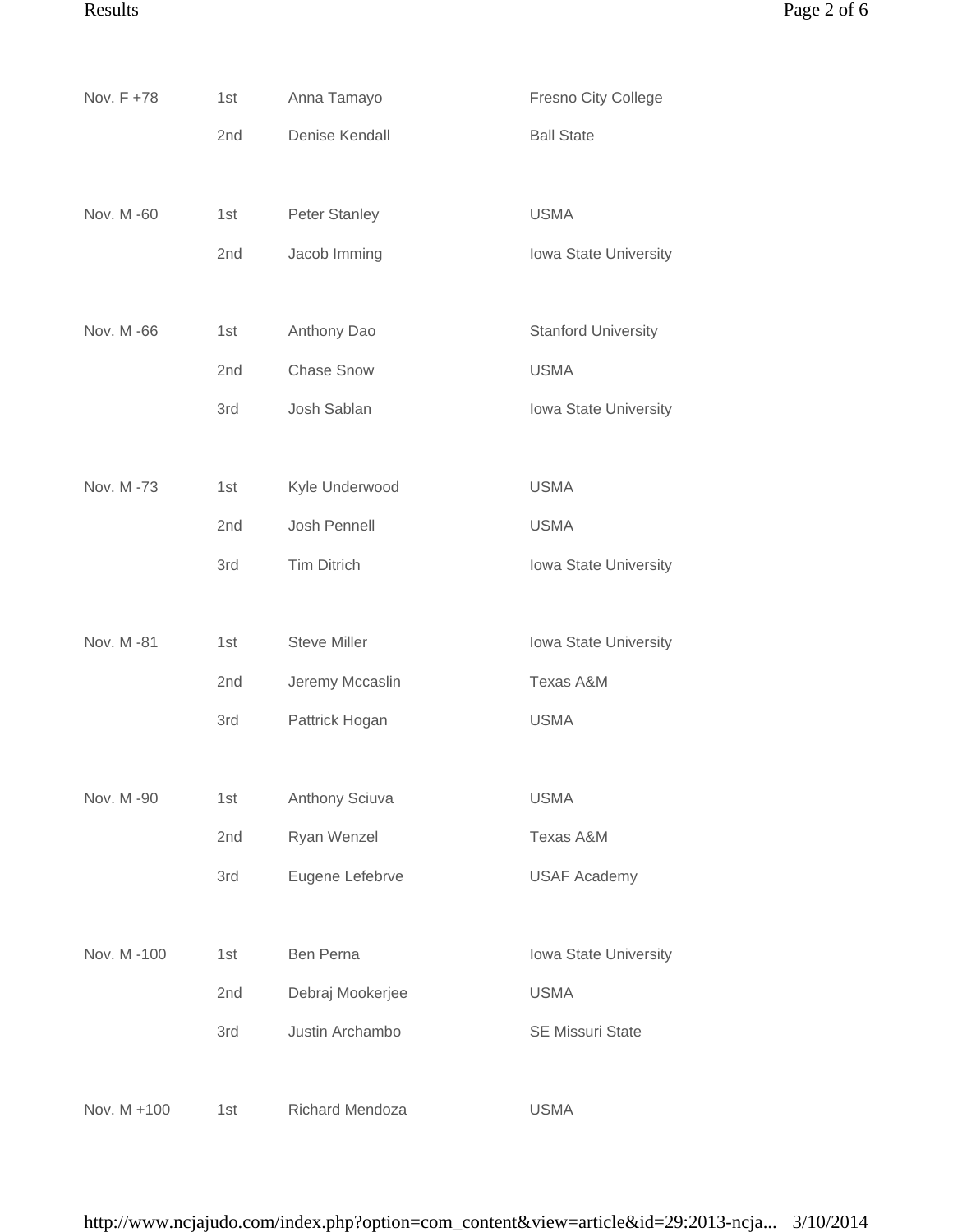|            | 2nd | <b>Matthew Thomas</b>    | <b>Bethel University</b>   |
|------------|-----|--------------------------|----------------------------|
|            |     |                          |                            |
| Sen. F -48 | 1st | Syria Rhodes             | San Jose State             |
|            | 2nd | Juliet Talavera          | <b>USMA</b>                |
|            | 3rd | Shervon Dixon            | <b>USMA</b>                |
|            |     |                          |                            |
| Sen. F -52 | 1st | Ann Szuki                | <b>UC Berkeley</b>         |
|            | 2nd | <b>Mirelle Graves</b>    | <b>UC Colorado Springs</b> |
|            | 3rd | Elaine Ramos-Tandjung    | San Jose State             |
|            |     |                          |                            |
| Sen. F -57 | 1st | Krista Tsutsui           | Fresno Pacific U           |
|            | 2nd | Mary Decker              | Pikes Peak CC              |
|            | 3rd | Taylor Ibera             | <b>UC Colorado Springs</b> |
|            |     |                          |                            |
| Sen. F -63 | 1st | Carla Genao              | <b>UC Colorado Springs</b> |
|            | 2nd | Sofia Mani               | UC-Boulder                 |
|            | 3rd | Kayla Hall               | <b>Bethel University</b>   |
|            |     |                          |                            |
| Sen. F -70 | 1st | Sophia Swain             | San Jose State             |
|            | 2nd | Larissa Tudor            | <b>USMA</b>                |
|            | 3rd | Melissa Vargas           | <b>USMA</b>                |
|            |     |                          |                            |
| Sen. F-78  | 1st | Molly Murtha             | Iowa State University      |
|            | 2nd | Catherine Clarke-Pounder | <b>USMA</b>                |
|            | 3rd | Sara Roberts             | <b>USMA</b>                |
|            |     |                          |                            |
| Sen. M -60 | 1st | <b>Matthew Dong</b>      | San Jose State             |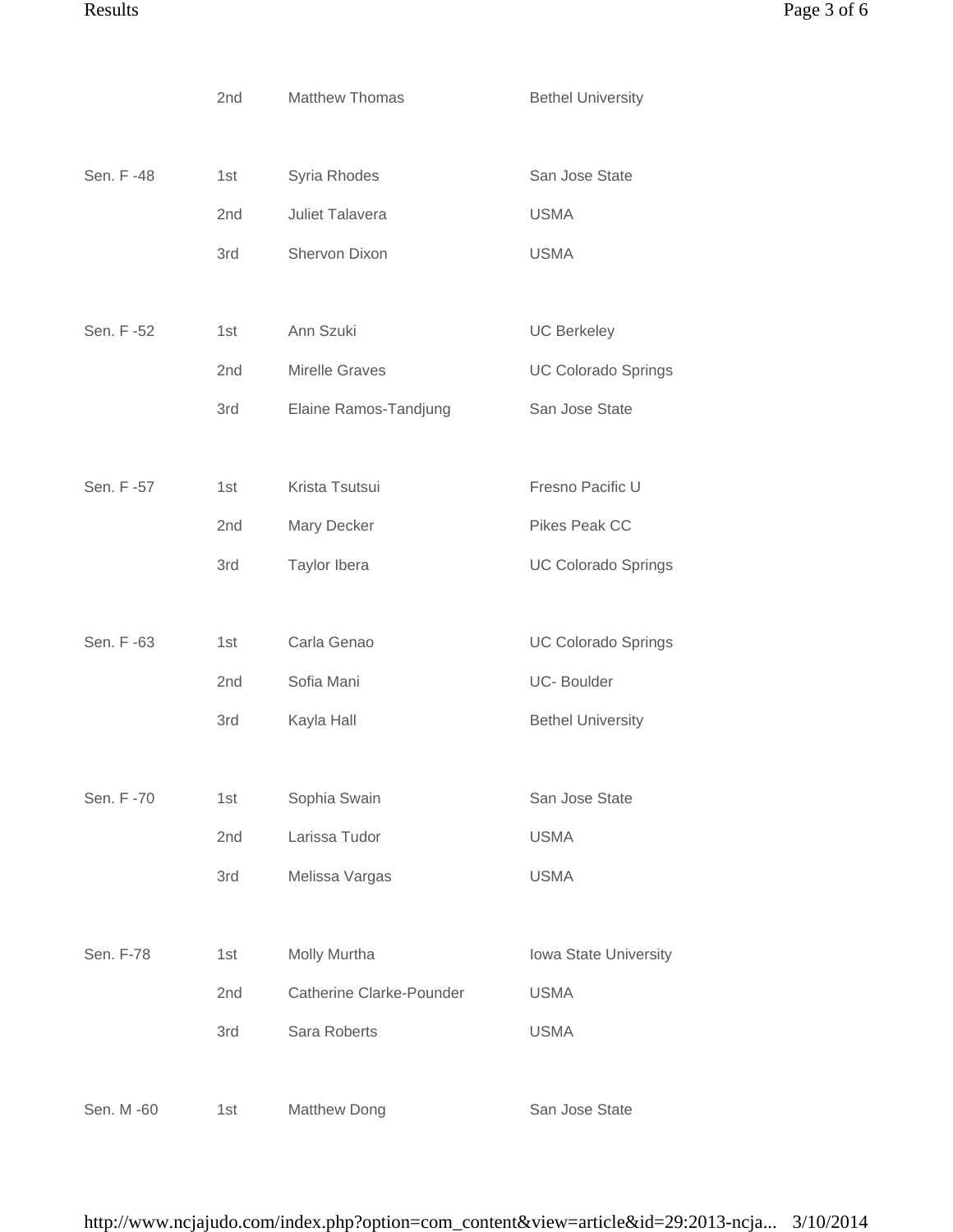|             | 2nd | Ryan Brennan               | Kansas State              |
|-------------|-----|----------------------------|---------------------------|
|             | 3rd | Peter Stanley              | <b>USMA</b>               |
|             |     |                            |                           |
| Sen. M -66  | 1st | Robby Schultheis           | <b>CO School of Mines</b> |
|             | 2nd | John Barnes                | <b>USMA</b>               |
|             | 3rd | Tomo Kumaki                | Washington                |
|             |     |                            |                           |
| Sen. M -73  | 1st | Anthony Kown               | San Jose State            |
|             | 2nd | Zachary Godbold            | U of Huston               |
|             | 3rd | Carson Giammaria           | <b>USMA</b>               |
|             |     |                            |                           |
| Sen. M -81  | 1st | Matthew Ogata              | San Jose State            |
|             | 2nd | Andrew Hansen              | Iowa State University     |
|             | 3rd | <b>Christian Robertson</b> | <b>Century College</b>    |
|             |     |                            |                           |
| Sen. M -90  | 1st | Colton Brown               | San Jose State            |
|             | 2nd | <b>Brian Pereira</b>       | <b>CUNY</b>               |
|             | 3rd | <b>Patrick Cronin</b>      | <b>USMA</b>               |
|             |     |                            |                           |
| Sen. M -100 | 1st | Sidhartha Raj              | San Jose State            |
|             | 2nd | <b>Tyler Holt</b>          | <b>Bethel University</b>  |
|             | 3rd | <b>Arvis Blakely</b>       | Tennessee                 |
|             |     |                            |                           |
| Sen. M +100 | 1st | Richard Mendoza            | <b>USMA</b>               |
|             |     |                            |                           |
| <b>Kata</b> |     | <b>Tori</b>                | <b>Uke</b>                |
|             |     |                            |                           |

*Katame no Kata*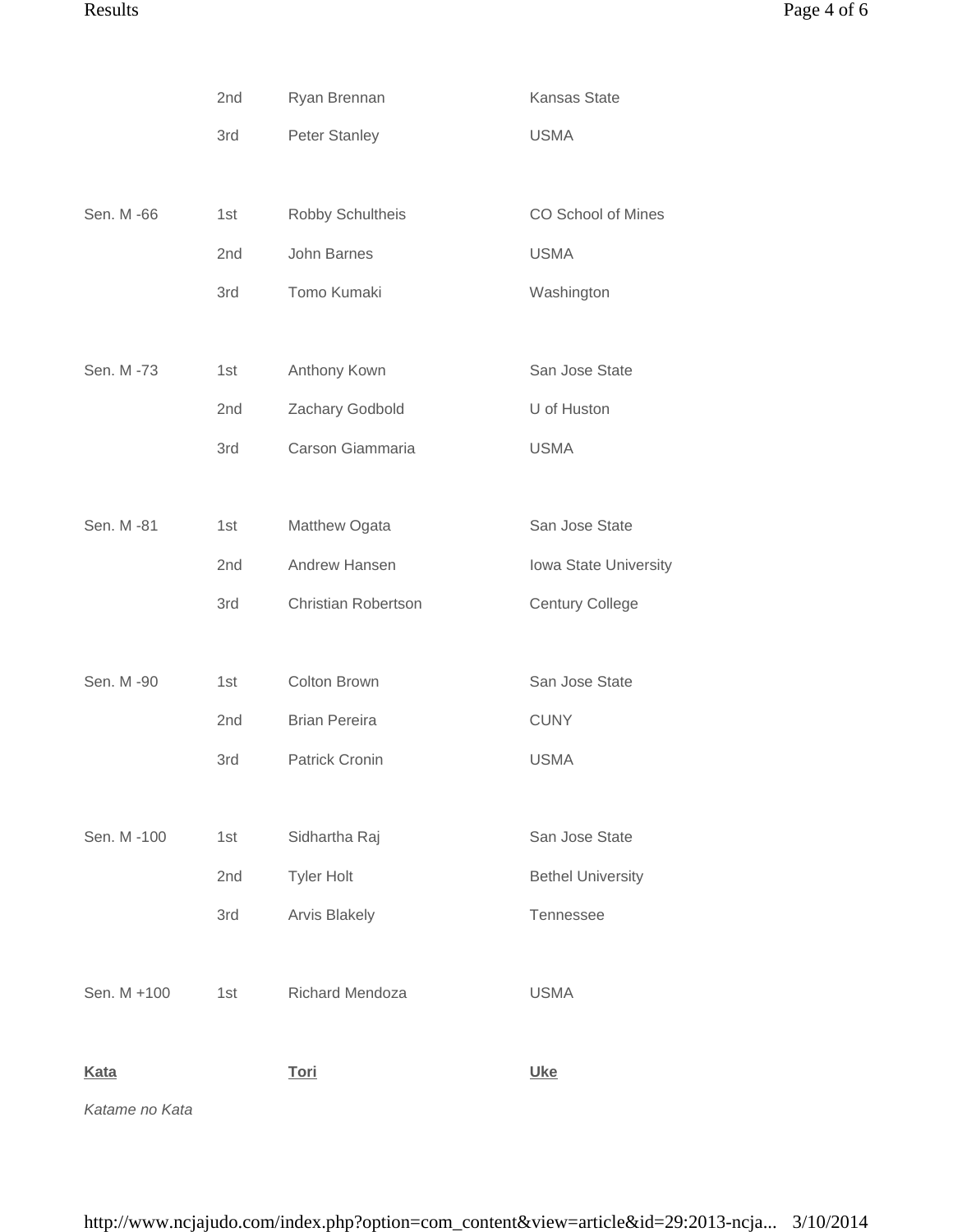|                       | 1st | Jessica Berg                                                        | Ty Porter      |
|-----------------------|-----|---------------------------------------------------------------------|----------------|
|                       | 2nd | <b>Molly Sturgis</b>                                                | Jason Faust    |
|                       | 3rd | Rebecca Van Nordstrand                                              | Moriah Morgan  |
| Nage no Kata          | 1st | Steven Lablanc                                                      | Josh MacCall   |
|                       | 2nd | <b>Kelcy Hartley</b>                                                | Denise Kendall |
|                       | 3rd | <b>Molly Sturgis</b>                                                | Jason Faust    |
|                       |     |                                                                     |                |
| <b>Team Standings</b> |     |                                                                     |                |
|                       |     |                                                                     |                |
| Novice Male           | 1st | <b>USMA</b>                                                         |                |
|                       | 2nd | Iowa State University                                               |                |
|                       | 3rd | Texas A&M                                                           |                |
|                       |     |                                                                     |                |
| Novice Female         | 1st | <b>USMA</b>                                                         |                |
|                       | 2nd | Iowa State University                                               |                |
|                       | 3rd | <b>Ball State</b>                                                   |                |
|                       |     |                                                                     |                |
| Senior Male           | 1st | San Jose                                                            |                |
|                       | 2nd | <b>USMA</b>                                                         |                |
|                       | 3rd | Colorado School of Mines                                            |                |
|                       |     |                                                                     |                |
| Senior Female         | 1st | San Jose                                                            |                |
|                       | 2nd | <b>USMA</b>                                                         |                |
|                       | 3rd | UC Berkeley and Iowa State University                               |                |
|                       |     | Male athlete of the year : Anthony Kwon San Jose State University.  |                |
|                       |     | Female athlete of the year: Carla Genao, UC at Colorado Springs     |                |
|                       |     | Sportsmanship award : Rebecca Van Nordstrand IOwa State University. |                |